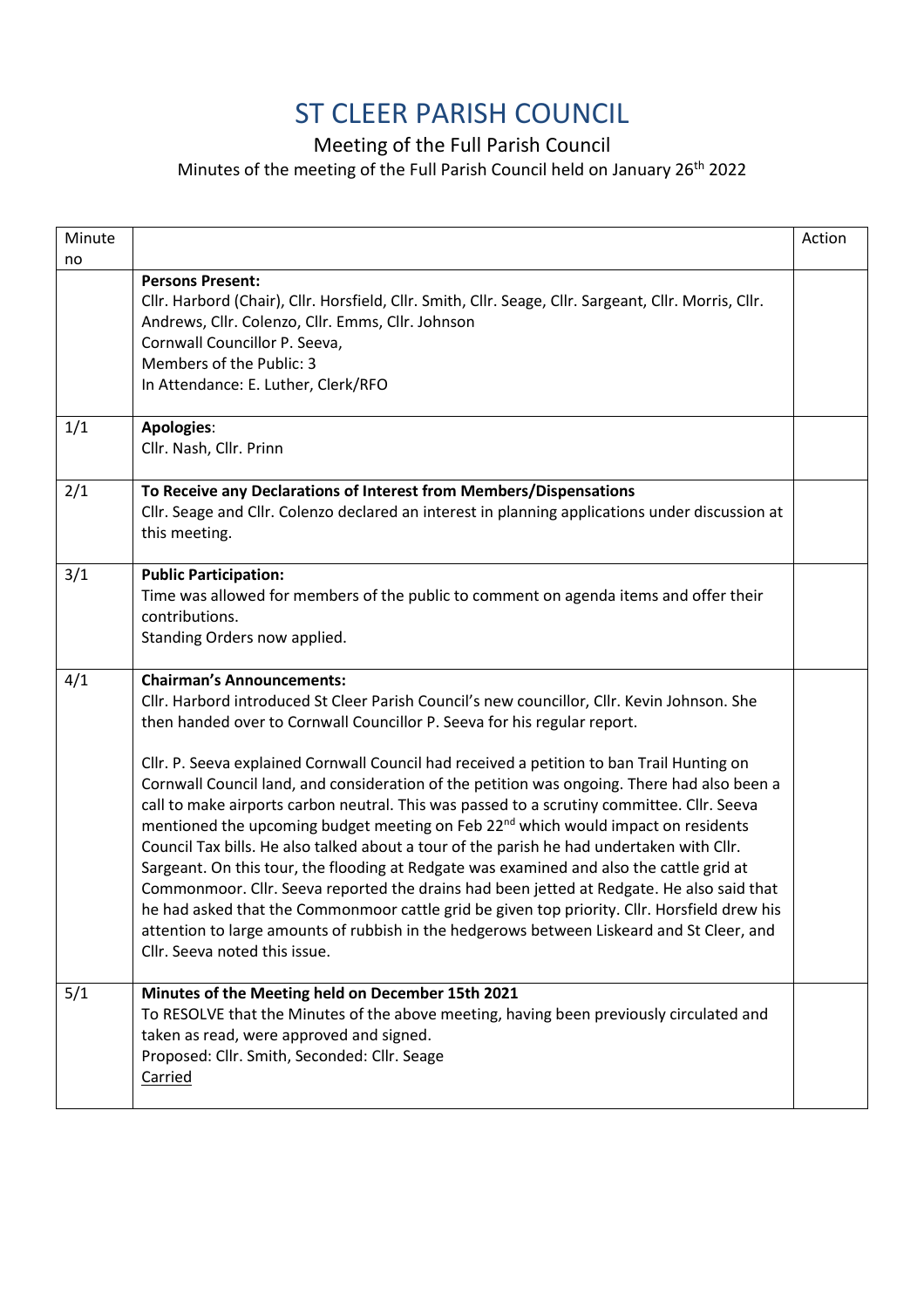| 6/1  | <b>Planning: Decisions Received:</b>                                                                                                                                                 |       |
|------|--------------------------------------------------------------------------------------------------------------------------------------------------------------------------------------|-------|
|      | The Council noted that:                                                                                                                                                              |       |
|      | PA21/12037 28 Fernside had been approved.                                                                                                                                            |       |
|      | PA21/04627 Steeping Stones, Crows Nest, Darite had been approved.                                                                                                                    |       |
|      | PA21/01925 Land Pt Os 4700 Hockings House, St Cleer had been withdrawn.                                                                                                              |       |
|      | PA21/11284 Pegasus Cottage, Higher Tremar had been approved.                                                                                                                         |       |
| 7/1  | <b>Planning: Applications for Consultation:</b>                                                                                                                                      |       |
|      | Cllr. Colenzo left the room prior to any discussion due to an interest in this application and<br>did not vote:                                                                      |       |
|      | i)<br>PA21/12706 - Land Pt Os 4700 Hockings House, St Cleer                                                                                                                          |       |
|      | Proposed variation in respect to plots 7 & 8 of planning approval PA19/08136                                                                                                         |       |
|      | To RESOLVE to recommend this application for approval.                                                                                                                               |       |
|      | Proposed: Cllr. Emms, Seconded: Cllr. Smith                                                                                                                                          |       |
|      | Carried                                                                                                                                                                              |       |
|      | Cllr. Seage left the room prior to any discussion due to an interest in this application and did<br>not vote:                                                                        |       |
|      | ii)<br>PA22/00374 - Trekinham, Little Fursnewth, St Cleer PL14 6RS                                                                                                                   |       |
|      | External alterations to property façade and installation of 15 Solar PV panels to<br>existing roof slope                                                                             |       |
|      | To RESOLVE to recommend this application for approval.                                                                                                                               |       |
|      | Proposed: Cllr. Sargeant, Seconded: Cllr. Morris                                                                                                                                     |       |
|      | Carried                                                                                                                                                                              |       |
| 8/1  | To Appoint a Delegate for the St. Cleer & District Commoners Association                                                                                                             |       |
|      | Cllr. Johnson and Cllr. Seage both expressed interest in holding this position. Cllr. Seage                                                                                          |       |
|      | recounted his experience in the farming community in many areas of the UK. Cllr. Johnson                                                                                             |       |
|      | spoke of his hopes for a large-scale community woodland project in our parish, and the                                                                                               |       |
|      | creation of a public open space. Cllr. Seage said this was an interesting idea and for that<br>reason he was happy to withdraw. It was agreed that CIIr. Johnson be appointed to the |       |
|      | above position.                                                                                                                                                                      |       |
| 9/1  | To Appoint a Delegate as Devon & Cornwall Police & Crime Commissioner Liaison                                                                                                        |       |
|      | After a short discussion about the lack of contact over the past few years, the Clerk was                                                                                            | Clerk |
|      | asked to make contact with the Police & Crime Commissioner in order to gain further                                                                                                  |       |
|      | information about what liaison opportunities there would be. It was RESOLVED to defer this                                                                                           |       |
|      | item to the next Full Council meeting.                                                                                                                                               |       |
|      | Proposed: Cllr. Harbord, Seconded: Cllr. Morris                                                                                                                                      |       |
|      | <b>Carried</b>                                                                                                                                                                       |       |
| 10/1 | <b>Covid Safety Measures</b>                                                                                                                                                         |       |
|      | With the ending of compulsory mask wearing imminent, Cllr. Harbord asked that councillors                                                                                            |       |
|      | consider continuing to wear masks at meetings (unless exempt) out of consideration for                                                                                               |       |
|      | those who are clinically vulnerable or may be in close contact with the clinically vulnerable.                                                                                       |       |
| 11/1 | <b>Recycling Bins</b>                                                                                                                                                                |       |
|      | There has been a problem with the over-filling of the bins at the Pavilion with household                                                                                            |       |
|      | recycling rather than the Pavilion recycling they were purchased to contain. Cllr. Morris                                                                                            |       |
|      | pointed out that the bins' position in the car park may have understandably led members of                                                                                           |       |
|      | the public to assume they were for public use. It was RESOLVED to move the bins to the                                                                                               |       |
|      | store at the back of the Pavilion.<br>Proposed: Cllr. Morris, Seconded: Cllr. Horsfield                                                                                              |       |
|      | Carried                                                                                                                                                                              |       |
|      |                                                                                                                                                                                      |       |